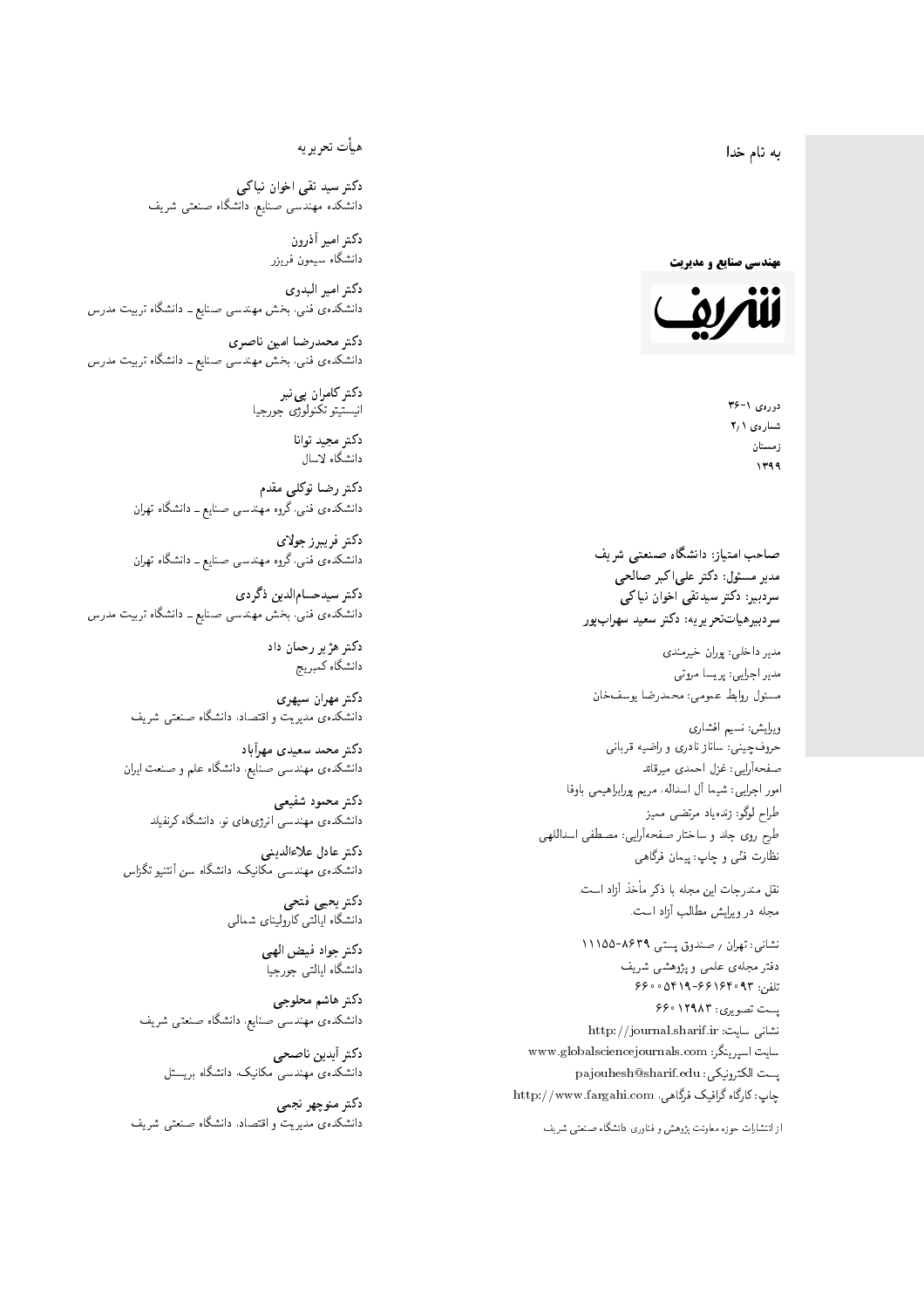## للمريق

**مهندسی صنایع و مدیریت** 

<mark>هيأت مشاوران</mark> دكتر مونا ايوبى دانشکدهی مهندسی صنایع ــ دانشگاه آزاد اسلامی واحد تهران غرب دکتر مهدی ایران**پور** دانشکدهی مهندسی صنایع ــ دانشگاه صنعتی اصغهان دكتر مريم اسماعيلي دانشکدهی مهندسی صنایع ــ دانشگاه الزهرا دكتر اميرحسين اميري دانشکدهی مهندسی صنایع ــ دانشگاه شاهد دكتر علىاصغر بازدار دانشکدهی مهندسی صنایع ــ دانشگاه گلپایگان دکتر وحید حاجی پور دانشکدهی مهندسی صنایع ــ دانشگاه آزاد اسلامی واحد تهران غرب

> دکتر حامد داوری اردکانبی دانشکدهی مهندسی صنایع ــ دانشگاه خوارزمی

> > دكتر ارسلان رحمانى دانشکدهی علوم پایه ــ دانشگاه کردستان

دكتر محمدعلى رستگار دانشکدهی مهندسی صنایع <mark>– دانشگاه تربیت مدرس</mark>

> دكتر على سلماس نيا دانشکدهی مهندسی صنایع ـــ دانشگاه قم

دکتر آرمان ساجدی نژاد پژوهشکدهی مدیریت و فناوری اطلاعات \_ ایرانداک دکتر بابک شیرازی دانشکدهی مهندسی صنایع ــ دانشگاه علموم و فنون مازندران دكتر مجتبى صالحى دانشکدهی مهندسی صنایع ــ دانشگاه پیامنور تهران دكتر هادى صاحبى دانشکدهی مهندسی صنایع ــ دانشگاه علم و صنعت دكتر راشد صحرائيان دانشکدهی مهندسی صنایع ــ دانشگاه شاهد دكتر احمد صادقيه دانشکدهی مهندسی صنایع ــ دانشگاه یزد دكتر ياسر صميمى دانشکدهی مهندسی صنایع ــ دانشگاه صنعتی خواجه نصیرالدین طوسی دكتر شهرام قباد*ى* دانشکدهی مدیریت ــ دانشگاه آزاد اسلامی واحد پردیس تهران دكتر مهرداد مدهوشى دانشکدهی مدیریت صنعتی ــ دانشگاه مازندران دكتر قاسم مختارى دانشکدهی مهندسی صنایع ــ دانشگاه قم دكتر اميرحسين نيكنامفر دانشکدهی \_ دانشگاه آزاد اسلامی واحد قزوین